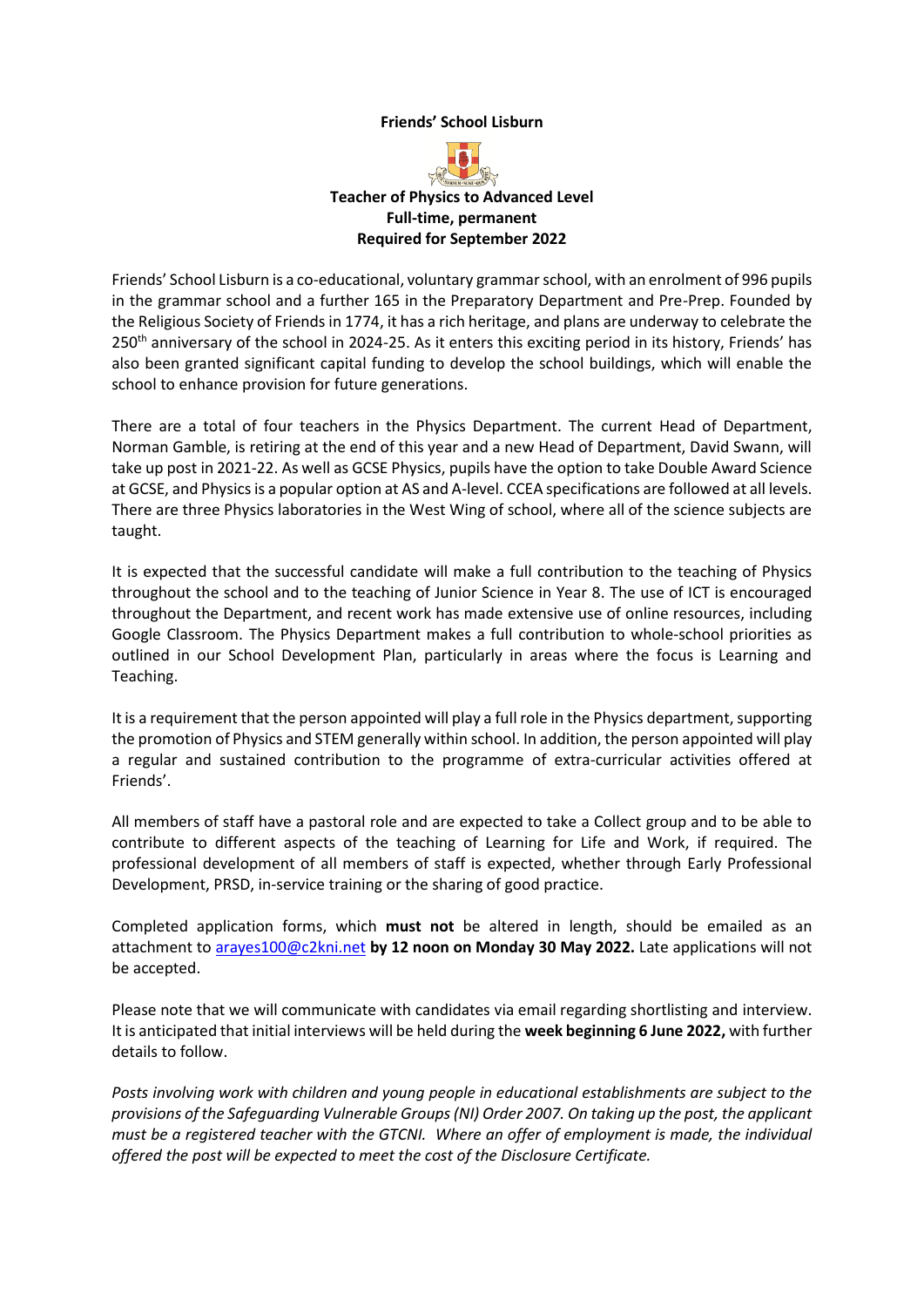## **Duties**

The person appointed will work under the direction of the Head of the Physics Department. In addition to the professional duties of a subject teacher, the person appointed will be required to:

- 1. Teach Physics throughout the School, including GCSE and A-level Physics, the Physics component of GCSE Double Award Science, and Junior Science.
- 2. Follow the aims and objectives of the Physics Department and share in the development and implementation of its policies regarding schemes of work, assessment and reporting, classroom organisation and use of resources.
- 3. Attend departmental meetings and play an active role in whole-school curriculum and pastoral developments.
- 4. Be aware of, and implement as necessary, developments in the teaching of Physics.
- 5. Take part in development planning within the Physics Department and work with colleagues in the Department on the priorities identified and in self-evaluation.
- 6. Employ appropriate teaching strategies to promote learning, including the effective use of ICT.
- 7. Share in the supervision duties undertaken by all members of staff.
- 8. Take responsibility for the pastoral care of a Collect (Form) group and work as a team member with the rest of the staff responsible for this year group, carrying out duties linked to the pastoral calendar, and taking part in meetings in school which relate to the arrangements for pastoral care.
- 9. Contribute, as required, to the teaching of the Learning for Life and Work programme in school.
- 10. Attend parent teacher consultation meetings and communicate with parents in a professional manner in relation to the progress of pupils.
- 11. Play an active role in the promotion of Physics and STEM generally in school and ensure that, in line with the priorities of the Careers Department, pupils are aware of career pathways linked to Physics.
- 12. Make a regular and sustained contribution to the programme of extra-curricular activities offered at Friends' School.
- 13. Under the direction of the Principal, carry out any other duties which may reasonably be expected of him/her as a teacher in the School.

The teacher appointed will be responsible to the Board of Governors through the Principal. Salary will be at the appropriate placing on the main pay spine for qualified teachers.